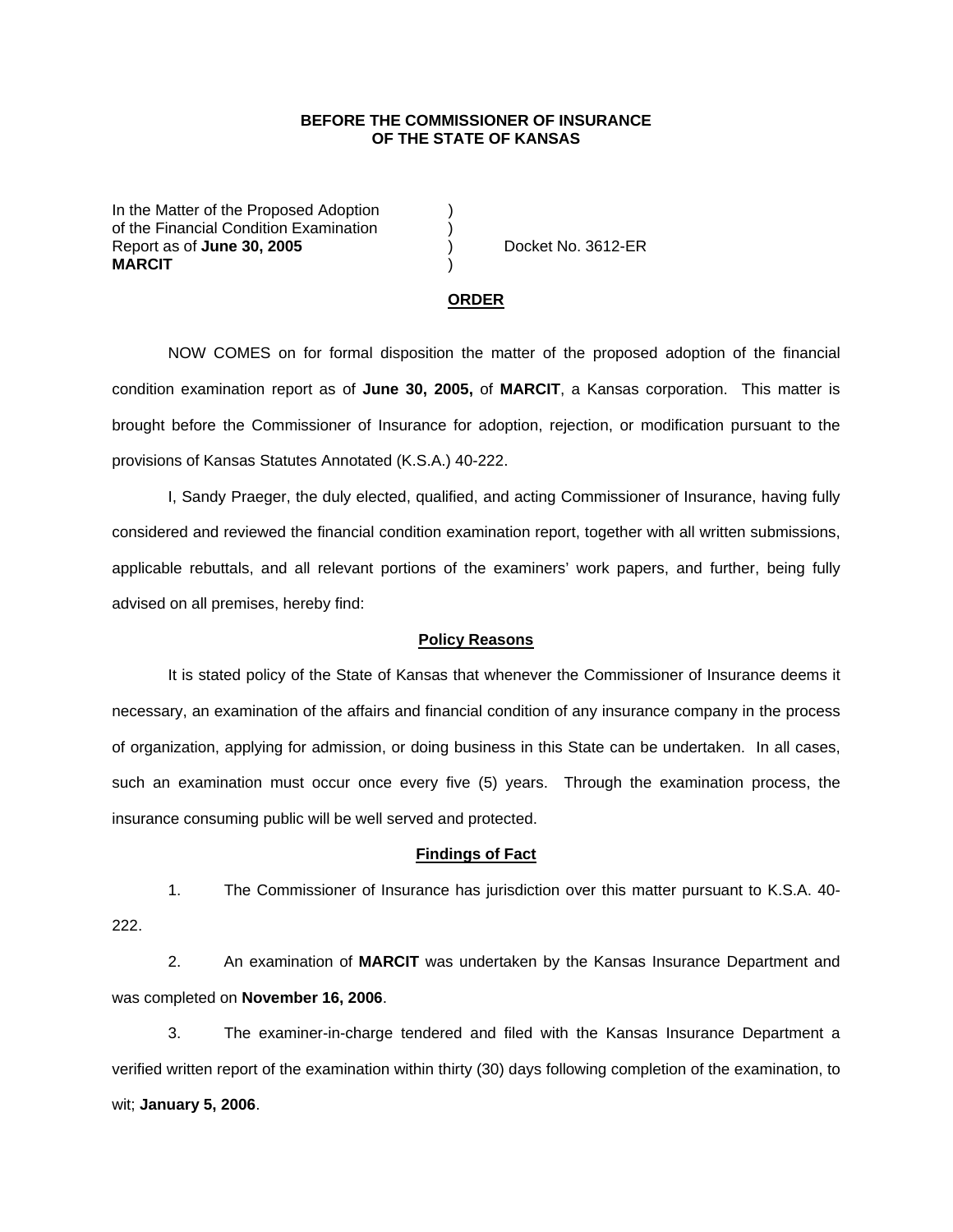4. Following receipt of the verified report, the Kansas Insurance Department transmitted the report to **MARCIT** on **November 16, 2006**, with a duly executed notice advising the company of its opportunity to prepare and submit to the Kansas Insurance Department a written submission or rebuttal with respect to any and all matters contained in the report. **MARCIT** was further advised that any written submission or rebuttal needed to be filed with the Kansas Insurance Department no later than thirty (30) days after receipt of the verified report.

5. **MARCIT** filed a written **Acceptance** of the verified report on **December 20, 2006**.

 6. Within thirty (30) days of the end of the time period allowed for written submission or rebuttal, the Commissioner of Insurance fully reviewed the report, together with all written submissions and rebuttals provided by **MARCIT**. The Commissioner of Insurance further reviewed all relevant workpapers.

7. No other written submissions or rebuttals were submitted by **MARCIT**.

# **Conclusion of Law**

8. K.S.A. 40-222(d)(2) provides:

"Within 30 days of the end of the period allowed for the receipt of written submissions or rebuttals, the commissioner shall fully consider and review the report, together with any written submissions or rebuttals and any relevant portions of the examiners workpapers and enter an order:

- (A) Adopting the examination report as filed or with modification or corrections. If the examination report reveals that the company is operating in violation of any law, regulation or prior order of the commissioner, the commissioner may order the company to take any action the commissioner considers necessary and appropriate to cure such violations; or
- (B) rejecting the examination report with directions to the examiners to reopen the examination for purposes of obtaining additional data, documentation or information, and refiling pursuant to subsection (k); or
- (C) call and conduct a fact-finding hearing in accordance with K.S.A. 40-281 and amendments thereto for purposes of obtaining additional documentation, data, information and testimony."
- 9. Based upon the Finding of Fact enumerated in paragraphs #1 through #8 above, the

financial condition examination report as of **June 30, 2005,** of **MARCIT** should be adopted.

## **IT IS THEREFORE, BY THE COMMISSIONER OF INSURANCE, ORDERED THAT:**

1. The financial condition examination report as of **June 30, 2005,** of **MARCIT**, hereby is

adopted.